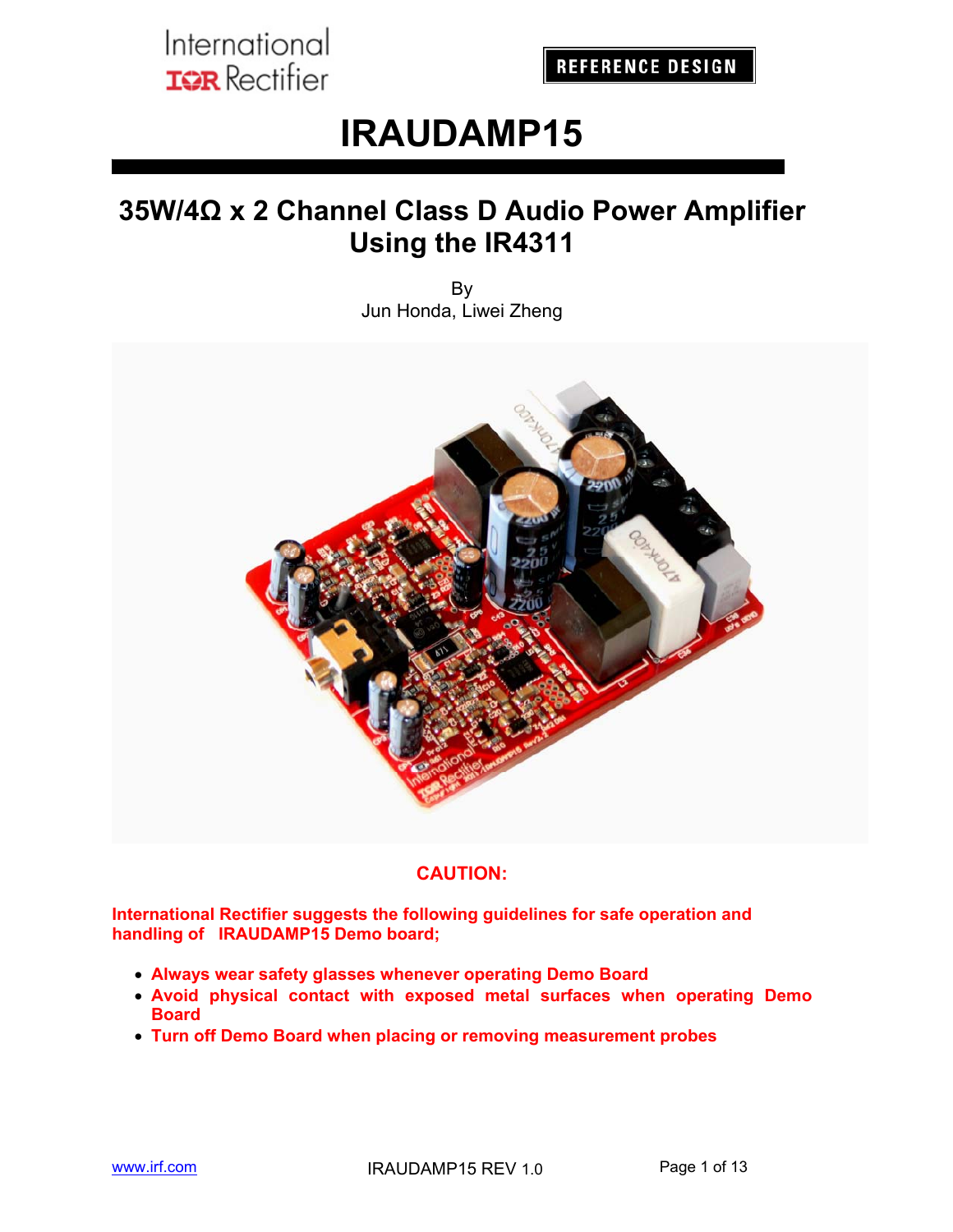| TABLE OF CONTENTS  PAGE |  |
|-------------------------|--|
|                         |  |
|                         |  |
|                         |  |
|                         |  |
|                         |  |
|                         |  |
|                         |  |
|                         |  |
|                         |  |
|                         |  |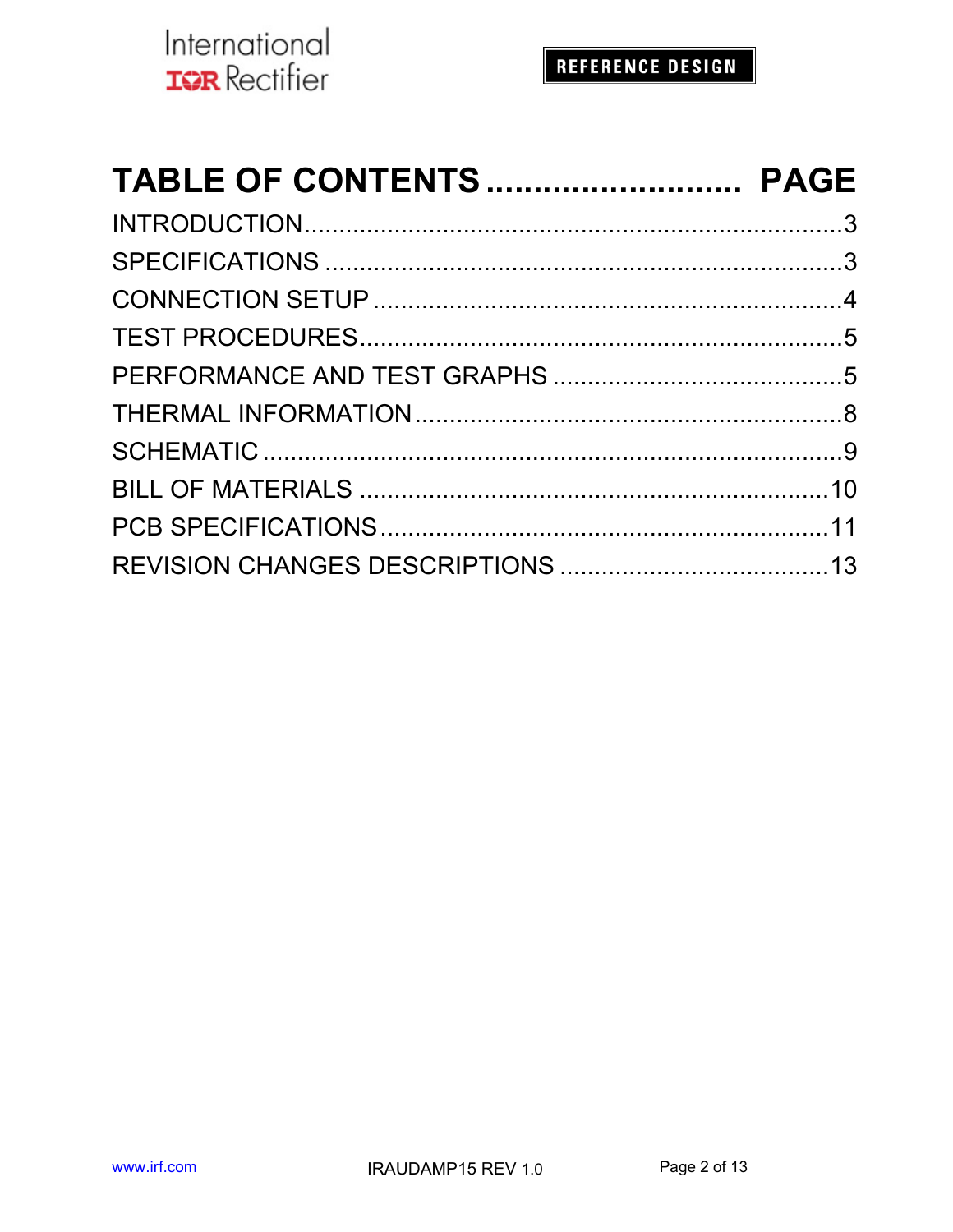**REFERENCE DESIGN** 

### **Introduction**

The IRAUDAMP15 reference design is a two-channel, 35W/ch half-bridge Class D audio power amplifier with single power supply. This reference design demonstrates how to use the IR4311 IC with single power supply, implement protection circuits, and design an optimum PCB layout using PowIRaudio integrated Class D IC. This reference design does not require additional heatsink or fan cooling for normal operation (one-eighth of continuous rated power).The reference design provides all the required housekeeping power supplies for ease of use. The two-channel design is scalable for power and the number of channels.

#### **Applications**

- Docking station audio systems
- PC audio systems
- Musical instruments
- Karaoke amplifiers
- Game consoles
- Powered speaker systems
- Car audio amplifiers

#### **Features**

| Output Power:                        | $35W \times 2$ channels (4 $\Omega$ load)              |
|--------------------------------------|--------------------------------------------------------|
| <b>Multiple Protection Features:</b> | Over-current protection (OCP), high side and low side  |
|                                      | Over-voltage protection (OVP),                         |
|                                      | Under-voltage protection (UVP), high side and low side |
|                                      | Over-temperature protection (OTP)                      |
| PWM Modulator:                       | Self-oscillating half-bridge topology                  |

### **Specifications**

| <b>General Test Conditions (unless otherwise noted)</b> |              | <b>Notes / Conditions</b>      |
|---------------------------------------------------------|--------------|--------------------------------|
| Supply Voltages                                         | $18 - 31V^*$ |                                |
| Load Impedance                                          | $2-4\Omega$  | Resistive load                 |
| <b>Self-Oscillating Frequency</b>                       | 400kHz       | No input signal, Adjustable    |
| <b>Gain Setting</b>                                     | 21.4dB       | 1Vrms input yields rated power |

| <b>Electrical Data</b>              |  | <b>Typical</b>                          | <b>Notes / Conditions</b>                                           |
|-------------------------------------|--|-----------------------------------------|---------------------------------------------------------------------|
| <b>IR Devices Used</b>              |  | IR4311 PowlRaudio integrated Class D IC |                                                                     |
| Modulator                           |  |                                         | Self-oscillating, second order sigma-delta modulation, analog input |
| Power Supply Range                  |  | $18 - 31V^*$                            | Single power supply;                                                |
| Output Power CH1-2: (1% THD+N)      |  | 26W                                     | 1kHz                                                                |
| Output Power CH1-2: (10% THD+N)     |  | 35W                                     | 1kHz                                                                |
| Rated Load Impedance                |  | $2 - 4Q$                                | Resistive load                                                      |
| <b>Idling Supply Current</b>        |  | 90 <sub>m</sub> A                       | No input signal                                                     |
| <b>Total Idle Power Consumption</b> |  | 2.8W                                    | No input signal                                                     |
| <b>Distortion</b>                   |  | 0.02%                                   | THD+N @ 5W, $4\Omega$                                               |
| <b>Residual Noise</b>               |  | $230 \mu V$                             | IHF-A weighted, AES-17 filter                                       |
| <b>Channel Efficiency</b>           |  | 96%                                     | Single-channel driven, 35W, Class D                                 |
|                                     |  |                                         | stage                                                               |

| *Power Supply Voltage Range | $18 - 27V$ | 27~37V |
|-----------------------------|------------|--------|
| $R25 - R28$                 | חמי        |        |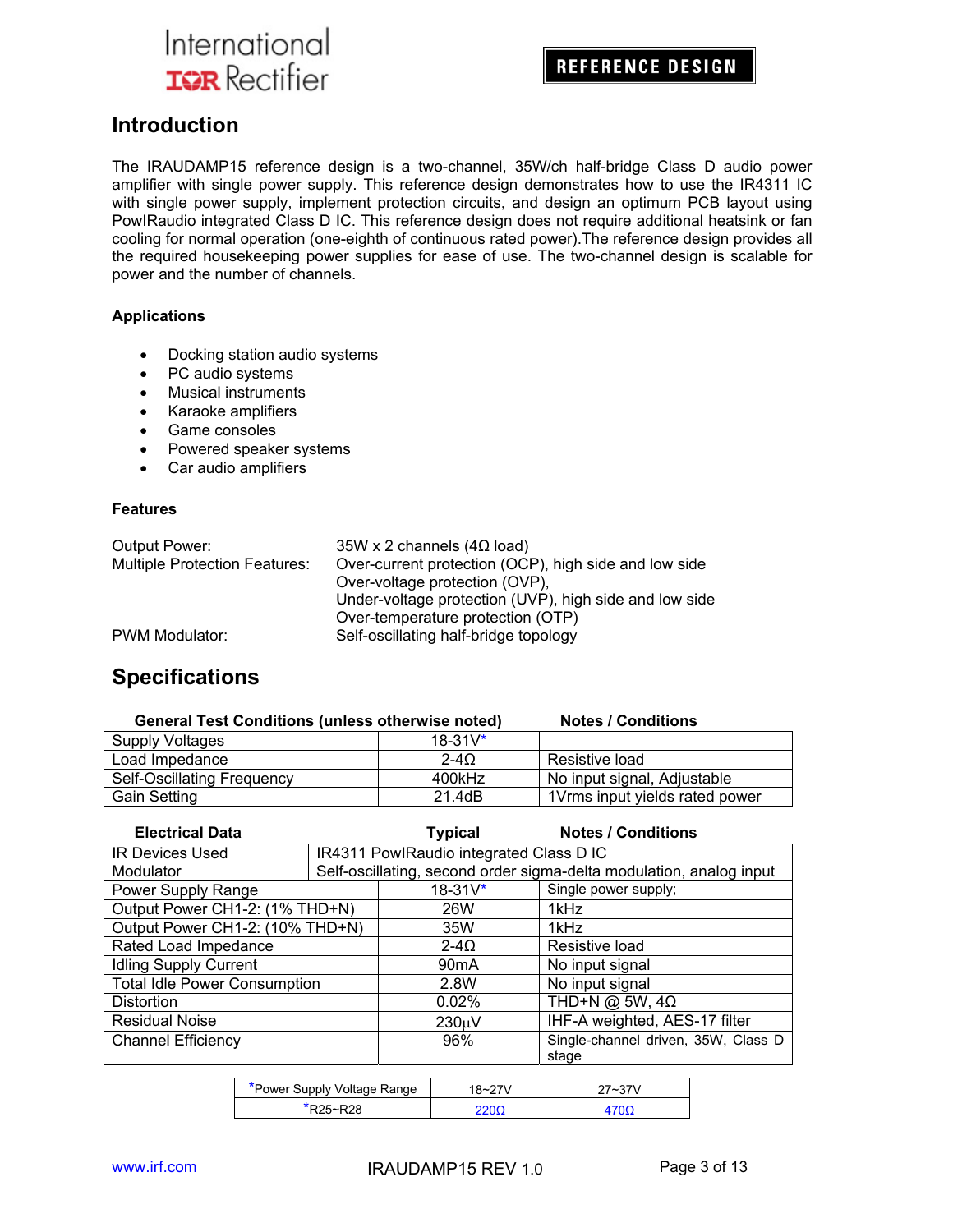

### **Connection Setup**





## **Connector Description**

| Audio IN            | CN <sub>1</sub> | Analog input for CH1 and CH2 |
|---------------------|-----------------|------------------------------|
| <b>POWER</b>        | P <sub>2</sub>  | Single supply                |
| CH1 OUT             | P1              | Output for CH1               |
| CH <sub>2</sub> OUT | P3              | Output for CH2               |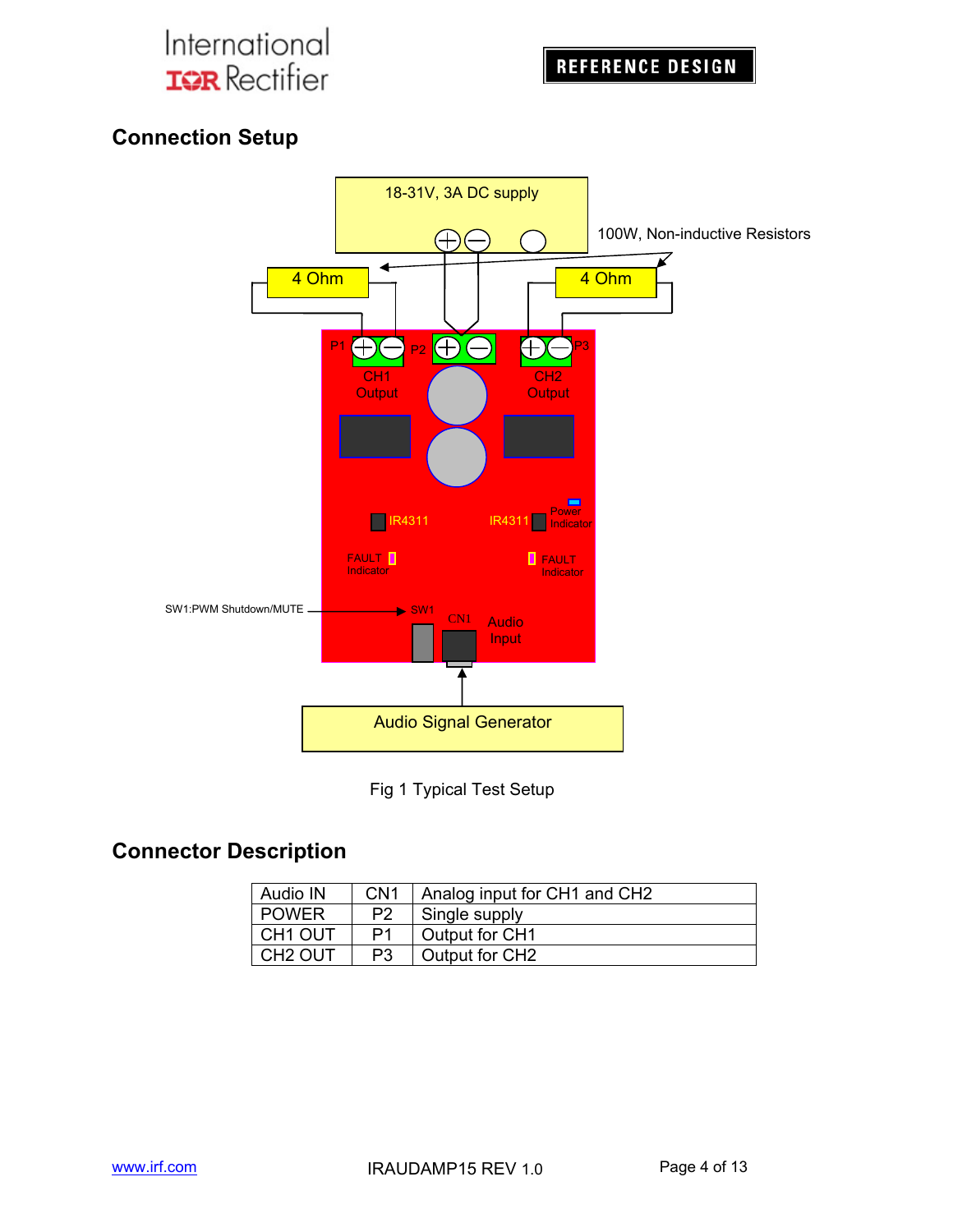### **Test Procedures**

#### **Test Setup:**

- 1. Connect  $4\Omega$ , 100W load to both output connectors, P1 and P3 and audio analyzer (Ap).
- 2. Connect Audio Signal Generator to CN1 for CH1 and CH2 respectively (Ap).
- 3. Connect a single power supply to P2 pre-adjusted to 18-31V as shown on Figure above
- 4. Turn on the power supply.
- 5. Turn on SW1 (right side).
- 6. Blue LED (Normal) stays turning on after RED LED extinguished.
- 7. With an Oscilloscope, monitor switching waveform at VS of CH1 and CH2.
- 8. Quiescent current for the power supply should be  $70mA \pm 10mA$  at 31V.

#### **Functionality Audio Tests:**

- 9. Sweep the audio signal voltage from 15 mV<sub>RMS</sub> to 1.5 V<sub>RMS</sub>.
- 10. Monitor the output signals at P1/P3 with an oscilloscope. The waveform must be a non distorted sinusoidal signal with input sinusoidal signal below 1Vrms.

### **Performance and Test Graphs**

#### *Power vs THD+N (without heatsink)*



Fig 2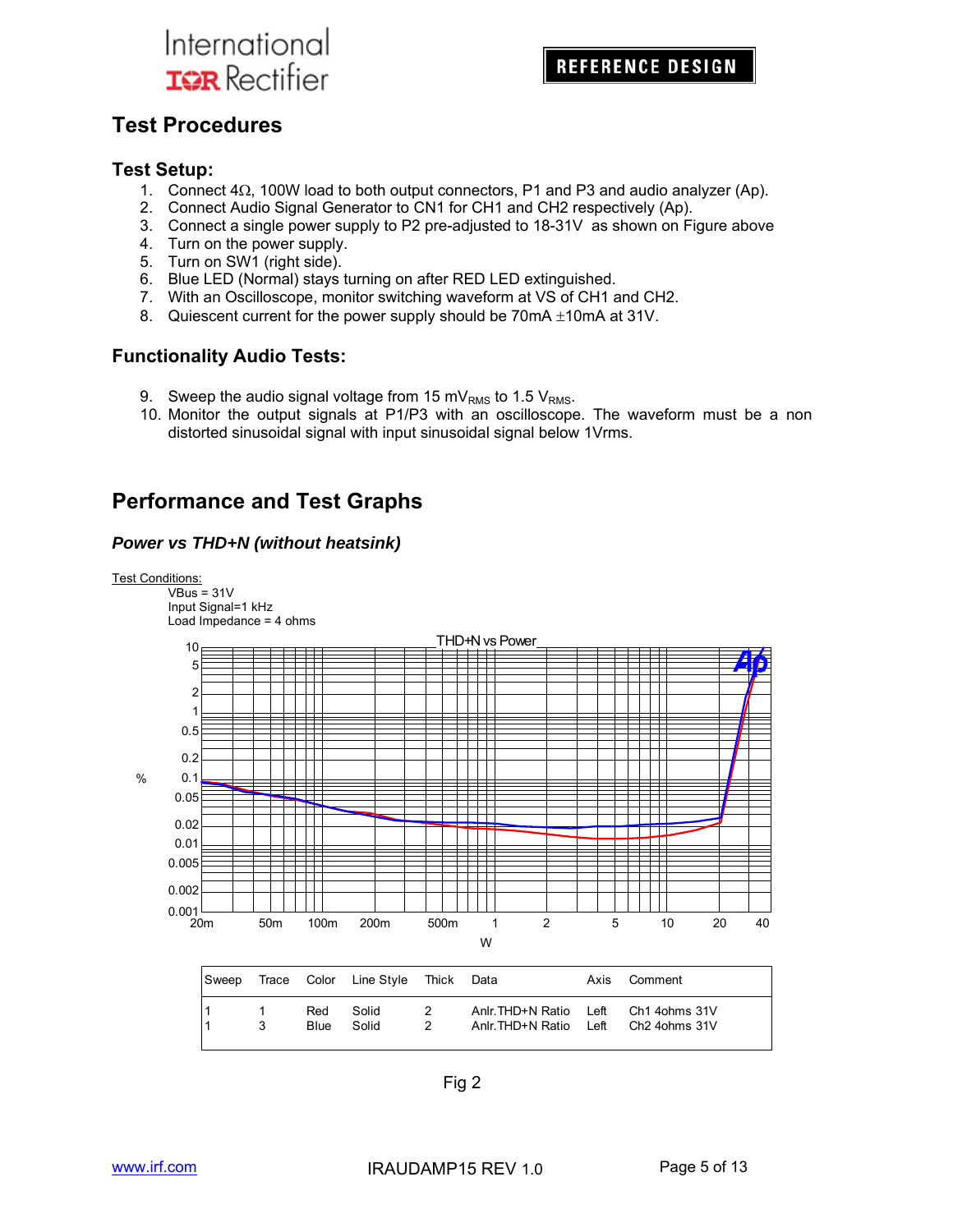#### *Frequency Response*



Fig 3

#### *Noise Floor*

#### Test Conditions:

 $VBus = 31V$ Load Impedance = 4 ohms



Fig 4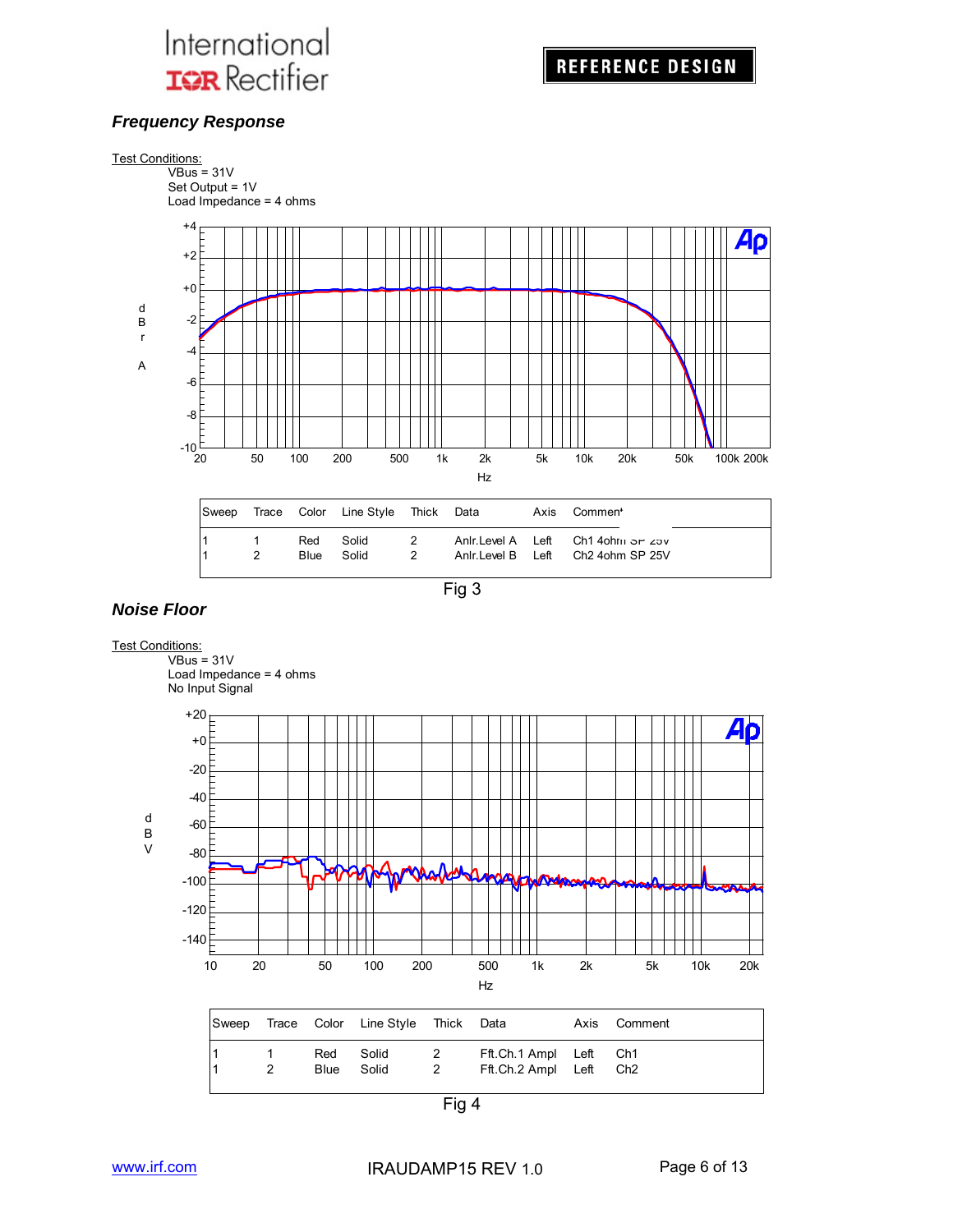#### *Noise Floor with 1Vrms Output*



|                     |                    | Sweep Trace Color Line Style Thick Data |                            |                                                            | Axis Comment |
|---------------------|--------------------|-----------------------------------------|----------------------------|------------------------------------------------------------|--------------|
| $\overline{1}$<br>2 | Red<br><b>Blue</b> | Solid<br>Solid                          | $\overline{2}$<br>$\sim$ 2 | Fft.Ch.1 Ampl Left Ch1 4ohm<br>Fft.Ch.2 Ampl Left Ch1 4ohm |              |



*Efficiency* 



Fig 6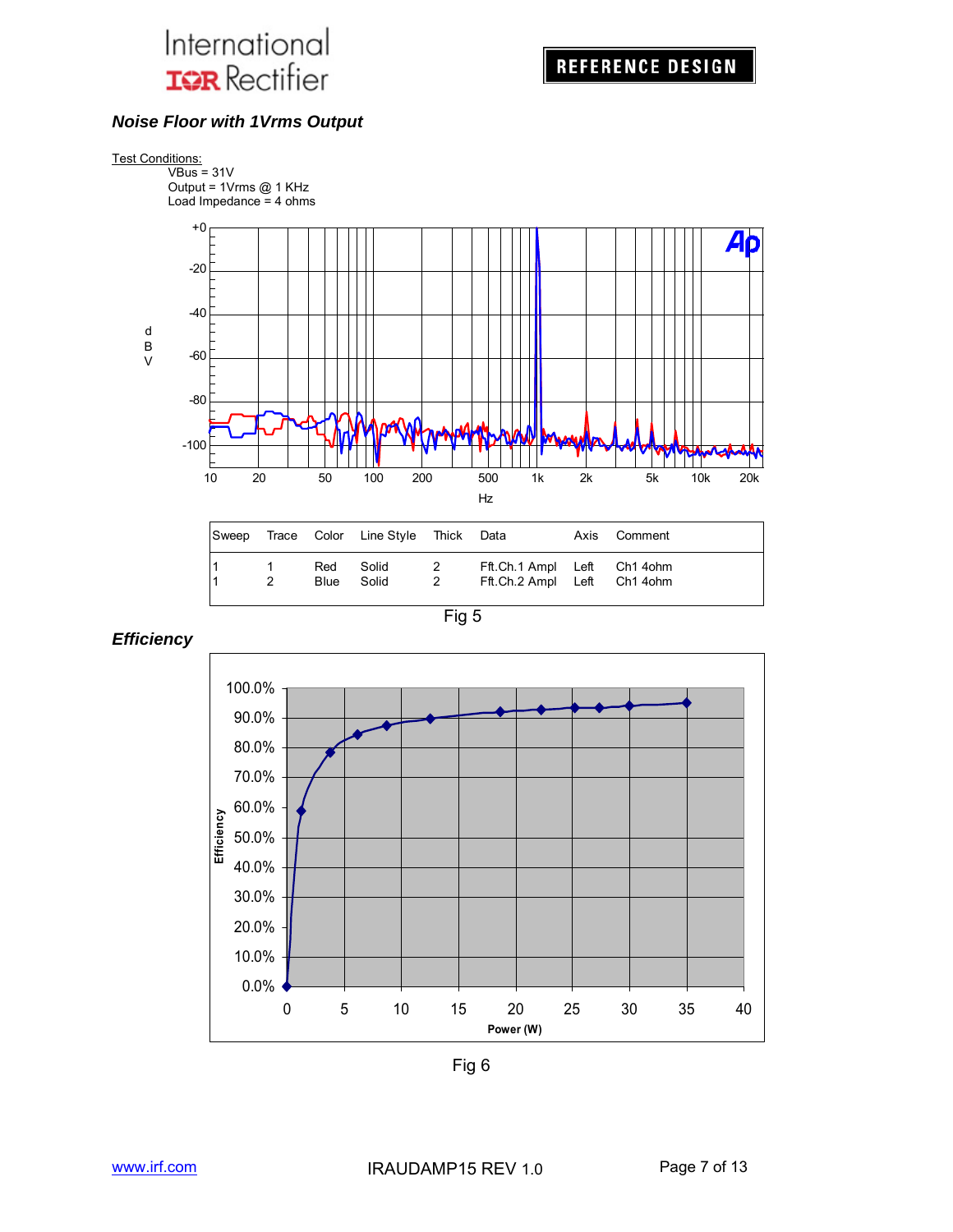### **Thermal Information:**

1/8 Po Thermal Test

Conditions:

- Tamb=25°C natural convection cooling
- Both Channel Driven 1/8Po continuous 30mins
- Temperature measured by infrared camera



Fig 7 IRAUDAMP15 (Vbus=31V)

IR4311's temperature saturated around 85°C within 30minutes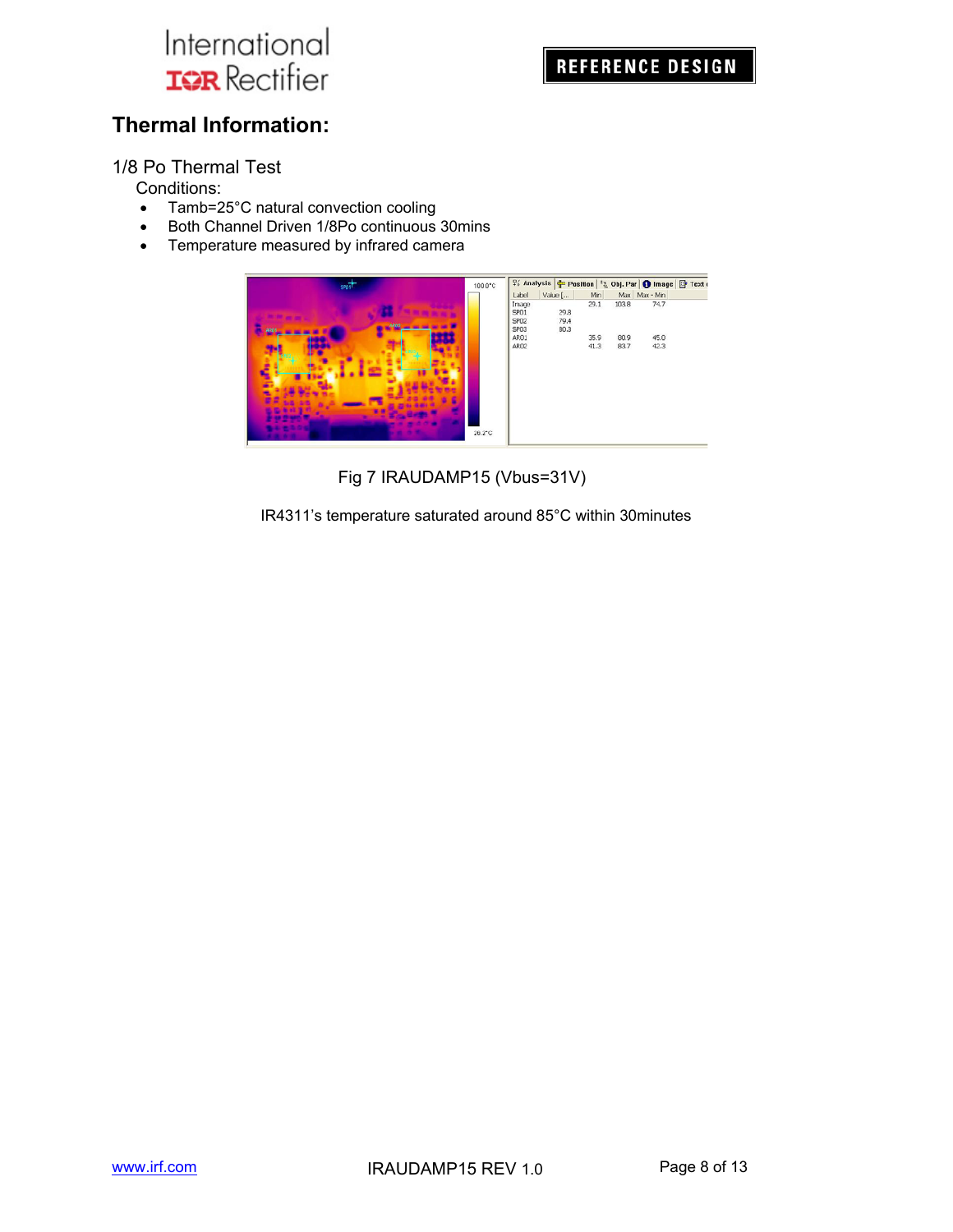## **REFERENCE DESIGN**

### **Schematic**



Fig8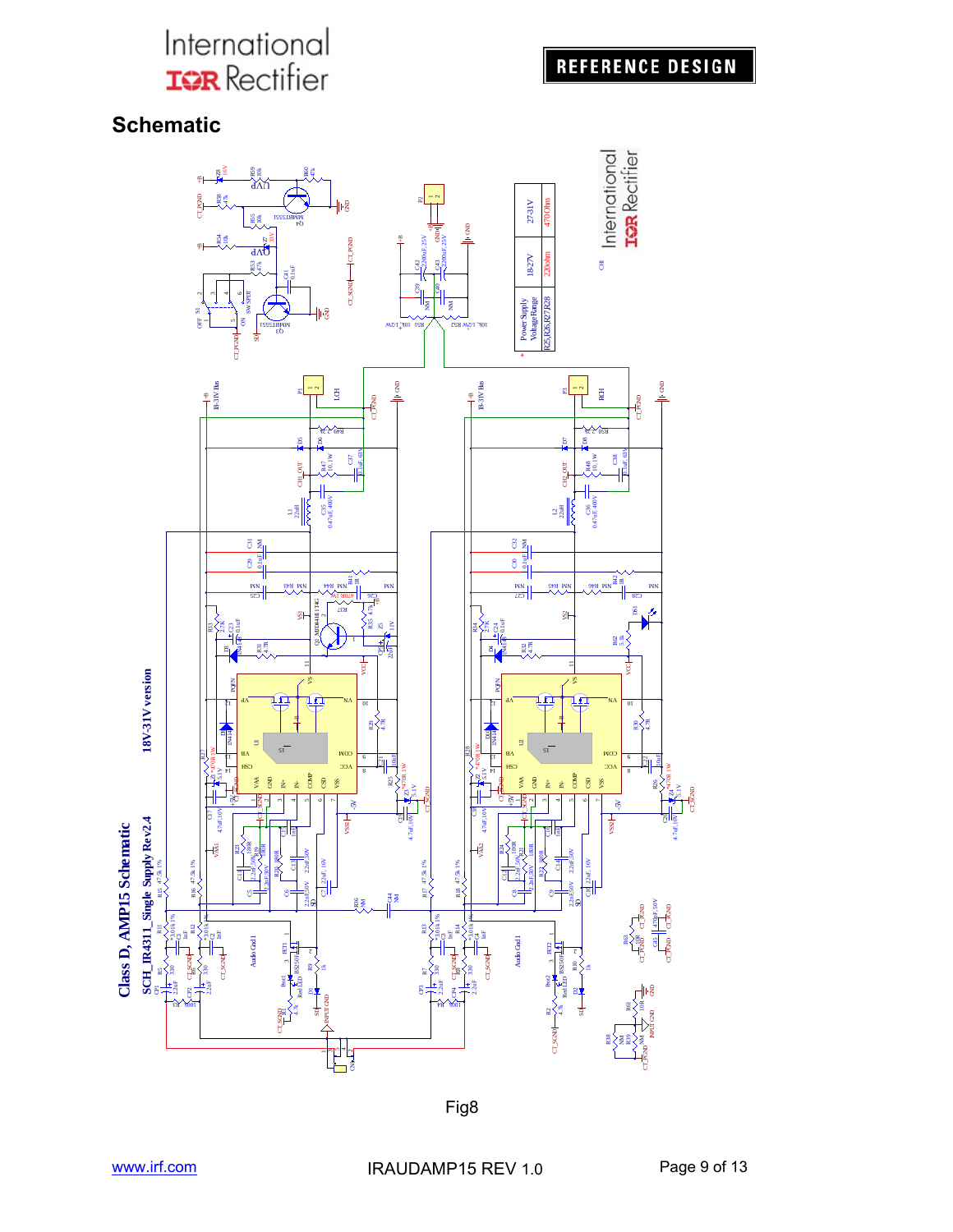## **REFERENCE DESIGN**

## **Bill of Materials**

| No             | Part Number         | Designator                                                                                                | Description                                | Quantity                | Vender            |
|----------------|---------------------|-----------------------------------------------------------------------------------------------------------|--------------------------------------------|-------------------------|-------------------|
| 1              | 490-1494-1-ND       | C1, C2, C3, C4, C15, C16                                                                                  | CAP CER 1000PF 50V 10% X7R 0603            | 6                       | Digikey           |
| $\overline{c}$ | 445-1309-1-ND       | C5. C6. C8. C9. C11. C12. C13.<br>C14                                                                     | CAP CER 2200PF 50V X7R 10% 0603            | 8                       | Digikey           |
| 3              | 587-1433-1-ND       | C7, C10                                                                                                   | CAP CER 22UF 16V X5R 1206                  | $\overline{2}$          | Digikey           |
| 4              | 478-1429-1-ND       | C <sub>17</sub> , C <sub>18</sub> , C <sub>19</sub> , C <sub>20</sub>                                     | CAP CER 4.7UF 10V Y5V 0805                 | $\overline{4}$          | Digikey           |
| 5              | 399-3525-1-ND       | C21, C22                                                                                                  | CAP CERAMIC 10UF 16V X7R 1206              | $\overline{2}$          | Digikey           |
| 6              | 311-1140-1-ND       | C23, C24, C41                                                                                             | CAP CER 0.1UF 50V 10% X7R 0805             | 3                       | Digikey           |
| $\overline{7}$ | 445-1418-1-ND       | C29, C30                                                                                                  | CAP CER .10UF 100V X7R 10% 0805            | $\overline{2}$          | Digikey           |
| 8              | 495-1315-ND         | C35, C36                                                                                                  | CAP FILM 0.47UF 400VDC RADIAL              | $\overline{2}$          | Digikey           |
| 9              | <b>BC2054-ND</b>    | C37, C38                                                                                                  | CAP FILM 0.1UF 63VDC RADIAL                | $\overline{2}$          | Digikey           |
| 10             | 565-1064-ND         | C42, C43                                                                                                  | CAP ALUM 2200UF 25V 20% RADIAL             | $\overline{c}$          | Digikey           |
| 11             | 311-1124-1-ND       | C45                                                                                                       | CAP 470PF 50V CERAMIC X7R 0805             | 1                       | Digikey           |
| 12             | CP1-3545N-ND        | CN <sub>1</sub>                                                                                           | CONN JACK STEREO R/A 5PIN 3.5MM            | $\mathbf{1}$            | Digikey           |
| 13             | 565-1103-ND         | CP1, CP2, CP3, CP4                                                                                        | CAP ALUM 2.2UF 50V 20% RADIAL              | 4                       | <b>Digikey</b>    |
| 14             | 565-1056-ND         | CP <sub>5</sub>                                                                                           | CAP 22UF 25V ELECT VR RADIAL               | $\mathbf{1}$            | Digikey           |
| 15             | 1N4148WS-FDICT-ND   | D1, D2                                                                                                    | DIODE SWITCH 75V 200MW SOD323              | $\overline{c}$          | Digikey           |
| 16             | 1N4148WDICT-ND      | D3, D4, D9, D10                                                                                           | DIODE SWITCH 100V 400MW SOD-123            | $\overline{4}$          | <b>Digikey</b>    |
| 17             | 160-1647-1-ND       | DS <sub>1</sub>                                                                                           | LED BLUE CLEAR THIN 0603 SMD               | $\mathbf{1}$            | Digikey           |
| 18             | BS250FCT-ND         | FET1, FET2                                                                                                | MOSFET P-CH 45V 90MA SOT23-3               | $\overline{c}$          | Digikey           |
| 19             | Sagami 7G13A-220M-R | L1, L2                                                                                                    | Class D Inductor, 22UH 13A                 | $\overline{2}$          | Inductors,<br>Inc |
| 20             | 281-1414-ND         | P1, P2, P3                                                                                                | CONN TERM BLOCK PCB 5.0MM 2POS             | 3                       | Digikey           |
| 21             | 160-1182-1-ND       | Prot1, Prot2                                                                                              | LED RED ORANGE CLEAR 0603 SMD              | $\overline{c}$          | Digikey           |
| 22             | MJD44H11T4GOSCT-ND  | Q1                                                                                                        | TRANS PWR NPN 8A 80V DPAK                  | $\mathbf{1}$            | Digikey           |
| 23             | MMBT5551FSCT-ND     | Q3, Q4                                                                                                    | TRANSISTOR NPN 160V SOT-23                 | $\mathbf{2}$            | Digikey           |
| 24             | RMCF0603JT4K70CT-ND | R <sub>1</sub> , R <sub>2</sub>                                                                           | RES 4.7K OHM 1/10W 5% 0603 SMD             | $\overline{2}$          | Digikey           |
| 25             | RMCF0603JT100KCT-ND | R3, R4                                                                                                    | RES 100K OHM 1/10W 5% 0603 SMD             | $\overline{2}$          | Digikey           |
| 26             | RMCF0603JT330RCT-ND | R <sub>5</sub> , R <sub>6</sub> , R <sub>7</sub> , R <sub>8</sub>                                         | RES 330 OHM 1/10W 5% 0603 SMD              | $\overline{4}$          | Digikey           |
| 27             | RMCF0603JT1K00CT-ND | R9, R10                                                                                                   | RES 1K OHM 1/10W 5% 0603 SMD               | $\mathbf{2}$            | Digikey           |
| 28             | RHM3.01KCRCT-ND     | R11, R12, R13, R14                                                                                        | RES 3.01K OHM 1/8W 1% 0805 SMD             | $\overline{4}$          | Digikey           |
| 29             | 311-47.5KCRCT-ND    | R <sub>15</sub> , R <sub>16</sub> , R <sub>17</sub> , R <sub>18</sub>                                     | RES 47.5K OHM 1/8W 1% 0805 SMD             | $\overline{4}$          | Digikey           |
| 30             | RHM180GCT-ND        | R <sub>19</sub> , R <sub>20</sub> , R <sub>21</sub> , R <sub>22</sub> , R <sub>23</sub> , R <sub>24</sub> | RES 180 OHM 1/10W 5% 0603 SMD              | 6                       | Digikey           |
| 31             | RMCF2512JT470RCT-ND | R25, R26, R27, R28                                                                                        | RES 470 OHM 1W 5% 2512 SMD                 | $\overline{4}$          | Digikey           |
| 32             | P4.7ACT-ND          | R29, R30, R31, R32                                                                                        | RESISTOR 4.7 OHM 1/8W 5% 0805              | $\overline{4}$          | Digikey           |
| 33             | RHM2.7KGCT-ND       | R33, R34                                                                                                  | RES 2.7K OHM 1/10W 5% 0603 SMD             | $\overline{\mathbf{c}}$ | Digikey           |
| 34             | RHM4.7KGCT-ND       | R35                                                                                                       | RES 4.7K OHM 1/10W 5% 0603 SMD             | $\mathbf{1}$            | Digikey           |
| 35             | PT470XCT-ND         | R37                                                                                                       | RES 470 OHM 1W 5% 2512 SMD                 | 1                       | Digikey           |
| 36             | P1.0ACT-ND          | R41, R42                                                                                                  | RESISTOR 1.0 OHM 1/8W 5% 0805              | $\overline{\mathbf{c}}$ | Digikey           |
| 37             | 541-10.0AFCT-ND     | R47, R48                                                                                                  | RES 10.0 OHM 1W 1% 2512 SMD                | $\overline{\mathbf{c}}$ | Digikey           |
| 38             | RMCF0805JT2K20CT-ND | R49, R50                                                                                                  | RES 2.2K OHM 1/8W 5% 0805 SMD              | $\overline{\mathbf{c}}$ | Digikey           |
| 39             | 541-10KVCT-ND       | R51, R52                                                                                                  | RES 10K OHM 1/2W 5% 1210 SMD               | $\overline{c}$          | Digikey           |
| 40             | RHM47KARCT-ND       | R53, R58, R60                                                                                             | RES 47K OHM 1/8W 5% 0805 SMD               | 3                       | Digikey           |
| 41             | RHM10KARCT-ND       | R54, R55, R59                                                                                             | RES 10K OHM 1/8W 5% 0805 SMD               | 3                       | Digikey           |
| 42             | 311-10ARCT-ND       | R61, R63                                                                                                  | RES 10 OHM 1/8W 5% 0805 SMD                | 1                       | Digikey           |
| 43             | RMCF0603JT5K10CT-ND | R62                                                                                                       | RES 5.1K OHM 1/10W 5% 0603 SMD             | 1                       | Digikey           |
| 44             | 360-1758-ND         | S <sub>1</sub>                                                                                            | SWITCH TOGGLE SPDT .4VA SEAL<br><b>PCB</b> | 1                       | Digikey           |
| 45             | IR4311              | U1, U2                                                                                                    | 2 CH PowlRaudio integrated Class D IC      | $\overline{2}$          | IR                |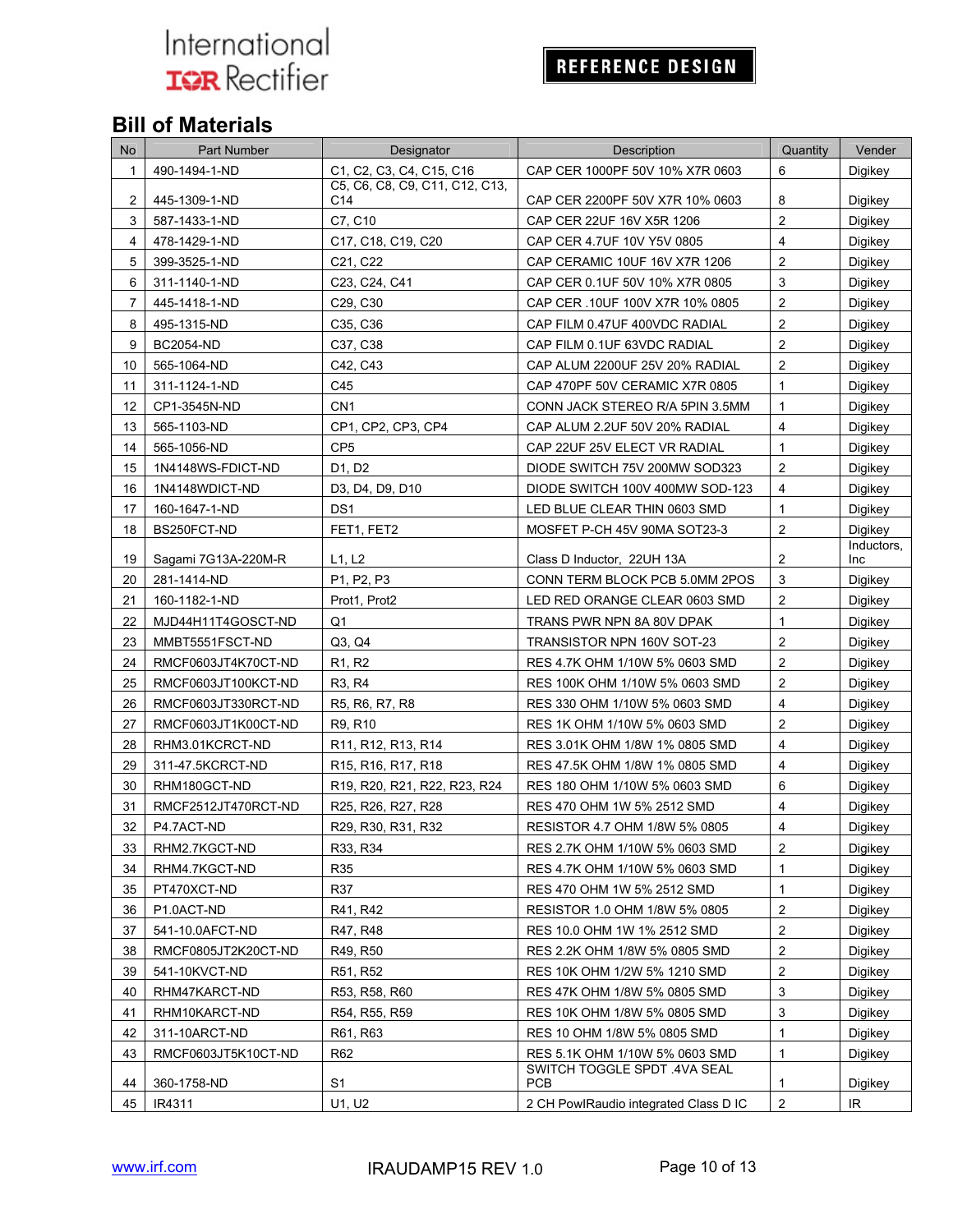### **REFERENCE DESIGN**

| 46 | DDZ5V1BDICT-ND    | Z1, Z2, Z3, Z4 | DIODE ZENER 5.1V 500MW SOD-123 | 4 | Digikey |
|----|-------------------|----------------|--------------------------------|---|---------|
| 47 | BZT52C11-FDICT-ND |                | DIODE ZENER 11V 500MW SOD123   |   | Digikey |
| 48 | 568-3766-1-ND     |                | DIODE ZENER 33V 375MW SOD123F  |   | Digikey |
| 49 | BZT52C16-FDICT-ND | Z8             | DIODE ZENER 16V 500MW SOD-123  |   | Digikey |

### **PCB Specifications**

PCB:

- 1. Two Layers SMT PCB with through holes
- 2. 1/16 thickness
- 3. 2/0 OZ Cu
- 4. FR4 material
- 5. 10 mil lines and spaces
- 6. Solder Mask to be Green enamel EMP110 DBG (CARAPACE) or Enthone Endplate DSR-3241or equivalent.
- 7. Silk Screen to be white epoxy non conductive per IPC–RB 276 Standard.
- 8. All exposed copper must finished with TIN-LEAD Sn 60 or 63 for 100u inches thick.
- 9. Tolerance of PCB size shall be 0.010 –0.000 inches
- 10. Tolerance of all Holes is -.000 + 0.003"
- 11. PCB acceptance criteria as defined for class II PCB'S standards.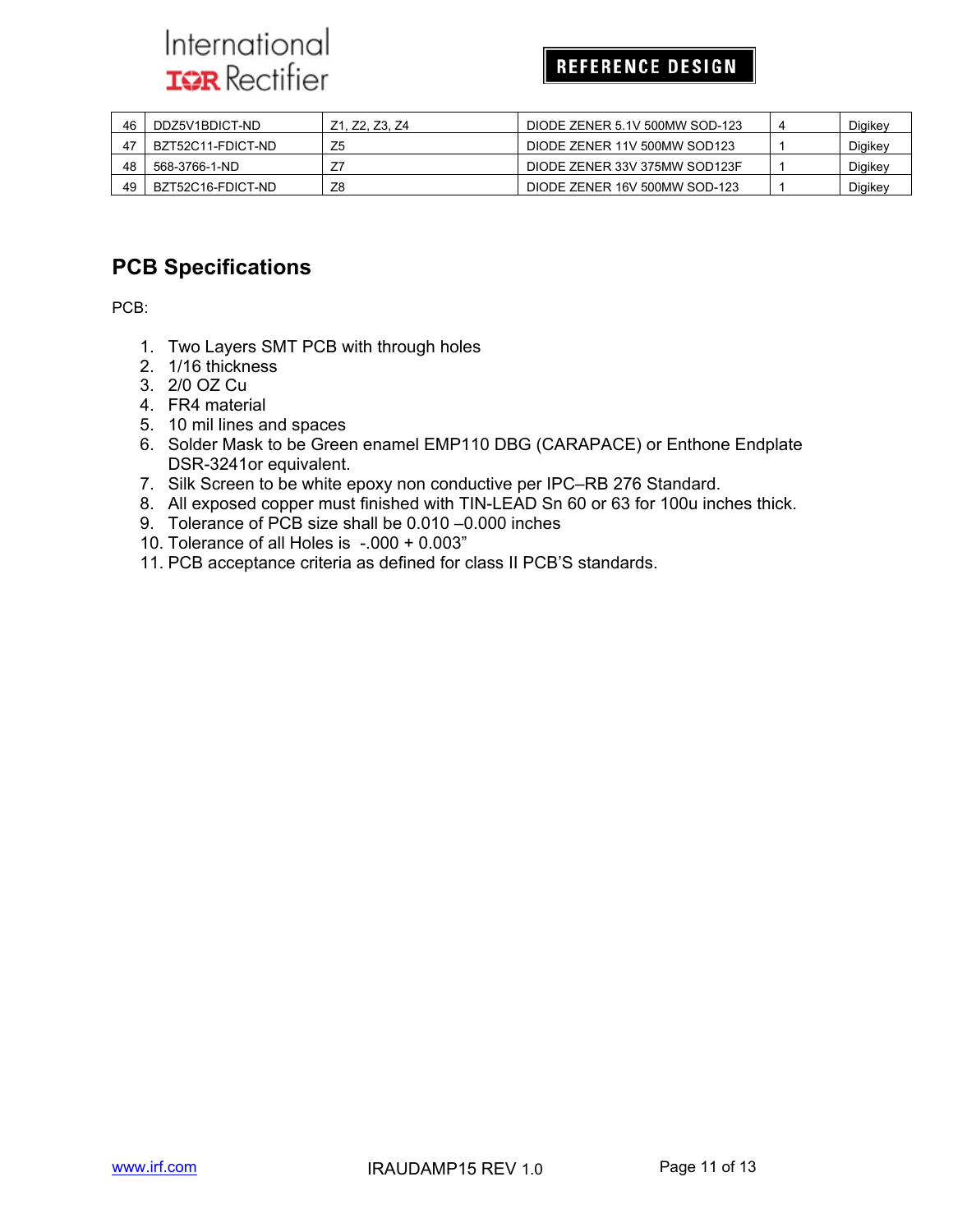**PCB Layout** 

Top side:



Bottom side:



Note: Refer to AN1170 for footprint and board mounting details.